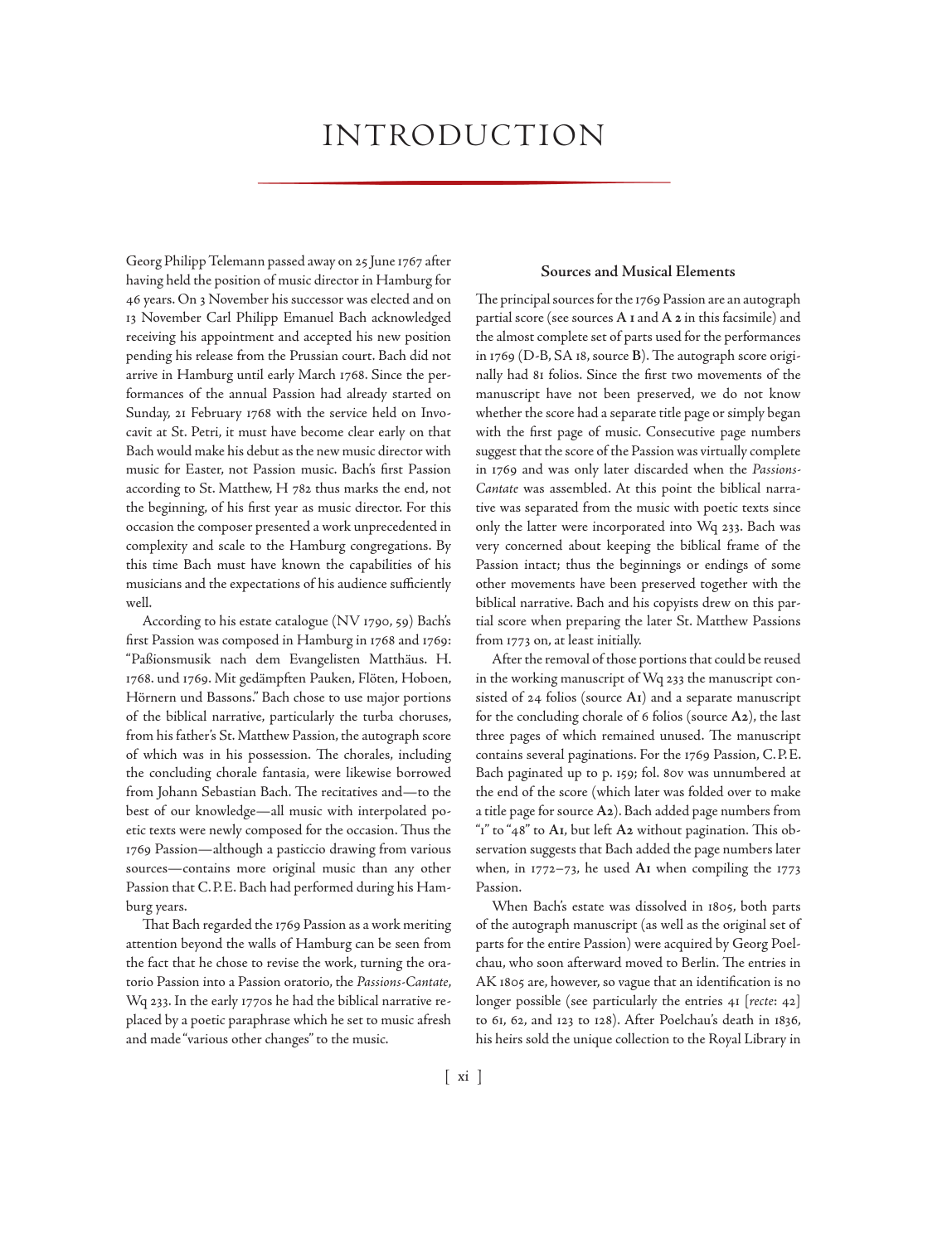Berlin in 1841. As a result of restoration work undertaken at the Staatsbibliothek zu Berlin in 1999, the manuscript is now unbound and kept in a custom-made box.

In 1769 the biblical narrative in the Gospel of St. Matthew is divided as follows:

|     | No. Text incipit                      | <b>Chapter: Verses</b> |
|-----|---------------------------------------|------------------------|
|     | 3. Da kam Jesus mit ihnen zu einem    | $26:36 - 42$           |
|     | Hofe                                  |                        |
|     | 5. Und er kam und fand sie aber       | $26:43 - 48$           |
|     | schlafend                             |                        |
|     | 7. Und alsobald trat er zu Jesu       | $26:49 - 50a$          |
|     | 9. Da traten sie hinzu                | $26:50b - 54$          |
|     | II. Zu der Stunde sprach Jesus        | $26:55 - 56$           |
|     | 13. Die aber Jesum gegriffen hatten   | $26:57 - 58a$          |
| 15. | Petrus folgte ihm nach von ferne      | $26:58 - 68$           |
|     | 17. Petrus aber saß draußen im Palast | $26:69 - 75$           |
|     | 19. Des Morgens aber hielten alle     | $27:I-5$               |
|     | Hohepriester                          |                        |
|     | 22. Aber die Hohenpriester nahmen     | $27:6 - 14$            |
|     | die Silberlinge                       |                        |
|     | 24. Auf das Fest aber hatte der       | $27:15 - 23a$          |
|     | Landpfleger Gewohnheit                |                        |
|     | 26. Sie schrieen aber noch mehr       | $27:23b - 26$          |
|     | 29. Da nahmen die Kriegsknechte des   | $27:27 - 30$           |
|     | Landpflegers                          |                        |
|     | 31. Und da sie ihn verspottet hatten  | $27:31 - 46$           |
|     | 34. Etliche aber, die da stunden      | $27:47 - 50$           |

The majority of the turba choruses were taken from J.S. Bach's St. Matthew Passion, BWV 244, as well as the duets of the Hohepriester (High Priests) and the Falsche Zeugen (False Witnesses). C.P.E. Bach's models for the turbae are as follows:

| No. Text incipit               | Vorlage             |
|--------------------------------|---------------------|
| 15b. Er hat gesagt             | $BWV$ 244/33,       |
|                                | $mn.5b-12$          |
| 15d. Er ist des Todes schuldig | unknown             |
| 15f. Weissage uns              | Homilius, St. Mark  |
|                                | Passion (adapted by |
|                                | CPEB), cf. CPEB:CW, |
|                                | $IV/5.1$ (no. 14b)  |
| 17b. Wahrlich, du bist auch    | BWV 244/38b         |
| einer von denen                |                     |
| 19b. Was gehet uns das an      | unknown             |
| 22b. Es taugt nicht            | BWV 244/41c,        |
|                                | $mm.28b-35$         |

| 24b. Barrabam               | BWV 244/45a, m. 30 |
|-----------------------------|--------------------|
|                             | (adapted by CPEB)  |
| 24d. Lass ihn kreuzigen     | BWV 244/45b        |
| 26b. Lass ihn kreuzigen     | BWV 244/50b        |
| 26d. Sein Blut komme        | BWV 244/50d        |
| über uns                    |                    |
| 29b. Gegrüßet seist du      | unknown            |
| 31b. Der du den Tempel      | BWV 244/58b        |
| Gottes zerbrichst           |                    |
| 31d. Andern hat er geholfen | BWV 244/58d        |
| 34b. Er rufet den Elias     | BWV 244/61b        |
| 34d. Halt! lass sehen       | BWV 244/61d        |

Since BWV 244 is scored for double chorus, C.P.E. Bach had to reduce his father's setting to one single chorus. The readings strongly suggest that C.P.E. Bach was working from the autograph fair copy of his father's Passion and made the arrangement on the spot. Four turbae do not derive from BWV 244, nor do they reflect its distinctive style. Only for the chorus "Weissage uns" can a model be identified: C.P.E. Bach adopted the respective movement from Homilius's St. Mark Passion. It is conceivable that C.P.E. Bach composed the remaining three turbae himself, although it cannot be ruled out that he borrowed them from an unknown source.

The speeches of the Evangelist and other biblical roles are set as simple recitatives; the words of Jesus, particularly references to the Old Testament, are usually highlighted by an arioso setting where the continuo has long held notes. Although the setting is very plain and avoids the dramatic gesture of his father's recitative style, C.P.E. Bach occasionally uses repetitions and brief accompanied sections to give additional weight to phrases that he deems particularly important (e.g., no. 34f ). Even though C.P.E. Bach does not borrow his father's recitatives exactly, references to them can be found throughout. This is especially prevalent toward the end of the Passion when the turbae follow each other quickly, thus leaving little space for a different harmonic scheme, which is strongly implied by the borrowed models.

All the chorale settings were taken from works by J.S. Bach (see table 1). Aside from the extended chorale fantasy "Christe, du Lamm Gottes" from the St. John Passion, BWV 245 (1725 version), C.P.E. Bach used mainly two sources. Several chorales were borrowed from the St. Matthew Passion, BWV 244; with a single exception all remaining chorales are found in J.S. Bach's *Vierstimmige Choralgesänge,* published with the consent of C.P.E. Bach by the Birnstiel firm in Berlin in 1765. The readings make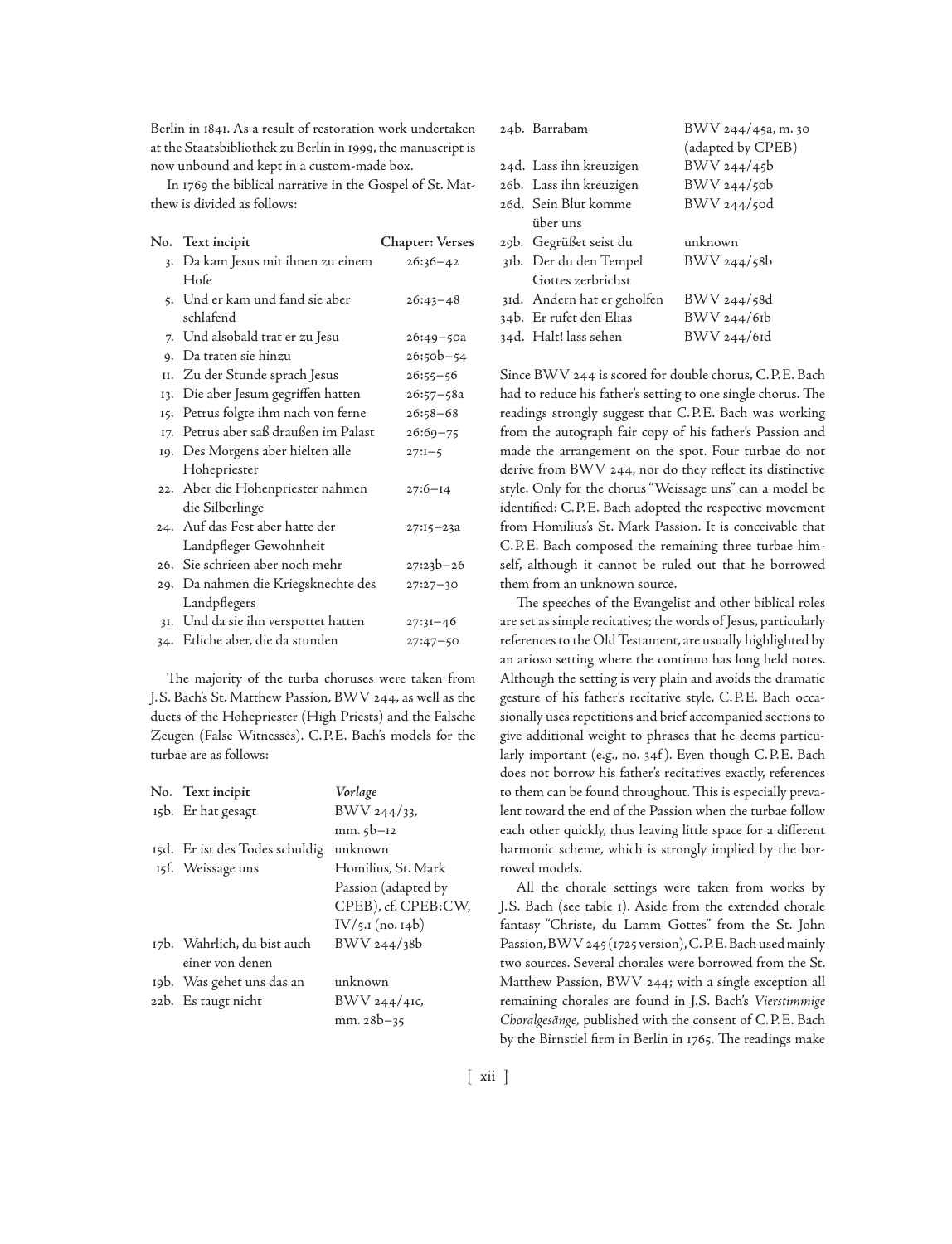| No.   | Incipit                                         | HG 1766<br>(No., Verse) | Poet                                    | Chorale Melody<br>(Zahn No.)                            | <b>BWV</b><br>(Birnstiel 1765) |
|-------|-------------------------------------------------|-------------------------|-----------------------------------------|---------------------------------------------------------|--------------------------------|
| I.    | Christus, der uns selig macht                   | III,I                   | Michael Weisse                          | Christus, der uns selig macht (Z 6383b)                 | $245/15$ (I:77)                |
| 2.    | Meine Seele erhebt den Herrn                    | 188,1                   | Luke 1:46b-47<br>(trans. Martin Luther) | tonus peregrinus (cf. Wq 215, no. 2)                    |                                |
| 4.    | Was mein Gott will, das g'scheh<br>allzeit!     | 395,I                   | Albrecht, Margrave<br>of Brandenburg    | Was mein Gott will, das g'scheh<br>allzeit! $(Z\,7568)$ | 244/25                         |
| 12.   | Ich will hier bei dir stehen                    | 129,6                   | Paul Gerhardt                           | Herzlich tut mich verlangen<br>$(Z_{5385a})$            | $153/5$ (I:24)                 |
| 16.   | Wer hat dich so geschlagen                      | 122,3                   | Paul Gerhardt                           | Nun ruhen alle Wälder<br>$(Z_2293b)$                    | 244/37                         |
| $2I+$ | Gott, groß über alle Götter!                    | 422,8                   | Johann Herrmann                         | Freu dich sehr, o meine Seele<br>(Z 6543)               | $39/7$ (I:71)                  |
| 25.   | Was ist doch wohl die Ursach<br>solcher Plagen? | II4,3                   | Johann Herrmann                         | Herzliebster Jesu, was hast du<br>verbrochen (Z 983)    | $244/3$ (I:85)                 |
| 30.   | O Haupt voll Blut und Wunden 129,1              |                         | Paul Gerhardt                           | see no. 8                                               | $244/54$ (I:79)                |
| 36.   | Christe, du Lamm Gottes                         | <b>II9</b>              | Agnus Dei<br>(Martin Luther, 1528)      | Christe, du Lamm Gottes                                 | $245/40$ II                    |
|       | O, Jesu, hilf zur selben Zeit                   | 583,5                   | Barthold Ringwald                       | Es ist gewisslich an der Zeit<br>(Z 4429a)              | 248/59                         |

#### Table 1. the Chorales

it clear that Bach used the print as his model and did not draw upon manuscript sources from his personal library. The one exception is a chorale from the Christmas Oratorio, BWV 248, not published by 1769.

The two large-scale choral movements framing the Passion were borrowed as well. The opening chorus (no. 2) is an adaptation of the "Et misericordia" from C.P.E. Bach's own Magnificat, Wq 215. It is no longer in the autograph score since it was subsequently incorporated into Wq 233. The closing chorale "Christe, du Lamm Gottes" (no. 36), which had served exactly the same function in his father's St. John Passion of 1725, could be borrowed without difficulties; still C.P.E. Bach chose to revise the text underlay, apparently in order to gain a more lively declamation of the liturgical formula of the German Agnus Dei.

## **Autograph Score and Revisions**

The layout of the autograph score, as far as it has been preserved, is given in table 2. In the present facsimile, running heads are provided at the top of each page for the convenience of the reader. (See the source descriptions for **A 1** and **A 2** in CPEB:CW, IV/4.1, 203.)

Most changes are ad hoc corrections that were undertaken in 1769. Quite often barlines had to be erased and redrawn if Bach did not notice that the previous system did

not end with a full measure. A few significant corrections and special features, especially later changes by C.P.E. Bach, are worth noting here.

In no. 3, the changes in the Evangelist's part (often clarified by pitch names) relate to the 1773 Passion.

In no. 5, mm. 28b, the indication "Judas" was added afterward, possibly in 1773.

The accompanied recitative no. 6 after m. 30a of no. 5 was an afterthought (and has not been preserved in the MS); the new beginning of no. 7 was added on an empty space between nos. 7 and 8. In no. 7, the part for Judas was rewritten in bass clef in 1773 (while the part remained in alto clef in no. 5).

In no. 9 a portion of text from Matthew 26:51 ("und zog sein Schwert aus") was omitted and added afterward. This change stems from 1769 since the missing section was also entered in the set of parts that year.

The accompanied recitative no. 10 was an afterthought and notated (with the concluding measure of no. 9) without proper identification after no. 12. The text change in red ink for mm. 12–13 relates to Wq 233 (no. 6, mm. 12–13).

No. 13 (lacking the rest in the bc part in m. 7) was probably written anew, when the score of the 1769 Passion was disassembled.

In no. 14, the heavy corrections relate to Wq 233 (early version of no. 8).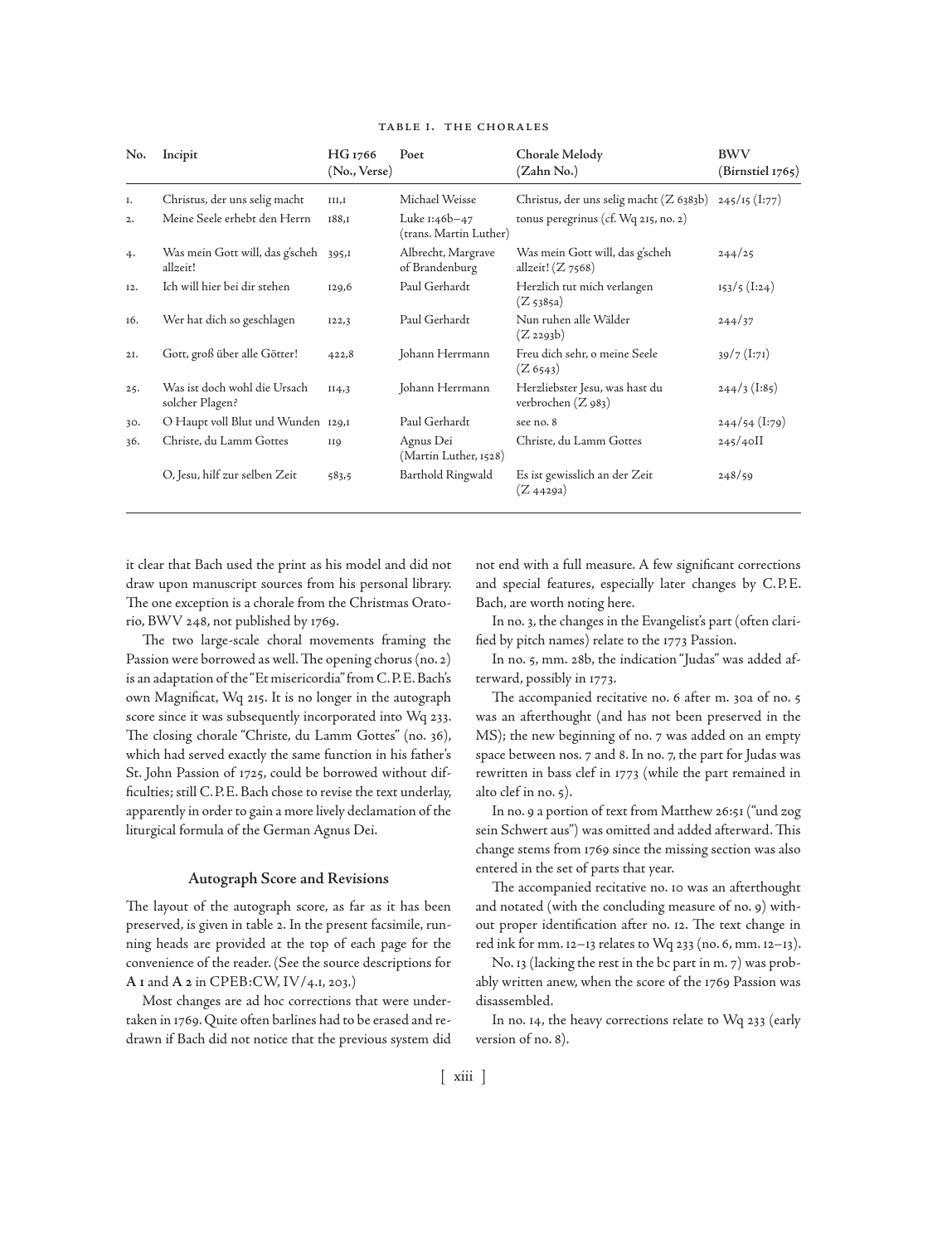|  | TABLE 2. LAYOUT OF THE INCOMPLETE AUTOGRAPH SCORE (SOURCES A I AND A 2) |  |  |
|--|-------------------------------------------------------------------------|--|--|

| Original<br>Pagination <sup>a</sup> | Later<br>Pagination | No. in<br>Edition                            | <b>Caption Headings</b>            | Remarks                                                                                                                                                                                                                                                                                         |
|-------------------------------------|---------------------|----------------------------------------------|------------------------------------|-------------------------------------------------------------------------------------------------------------------------------------------------------------------------------------------------------------------------------------------------------------------------------------------------|
| $13 - 14$                           | $I-2$               | 3                                            | "Evang."                           | Source A I (pp. 1-140, with pages missing)                                                                                                                                                                                                                                                      |
| 14                                  | $\mathbf{2}$        | 4                                            | "Choral No. 395,1"                 | The score order here and in the other four-part chorales is SATB (including<br>figuration); lacks text underlay                                                                                                                                                                                 |
| $15 - 16$                           | $3 - 4$             | 5,7                                          | "Ev."                              | CPEB originally set the biblical narrative continuously from no. 5, m. 30a-<br>end of no. 7. Accompagnement no. 6 was inserted at this point (on a now lost<br>sheet) where CPEB crossed out a measure.                                                                                         |
| 16                                  | $\overline{4}$      | $8 \,(\text{mm. } I - 2I)$<br>only)          | "Aria Tenore Mr.<br>Wreden. No. 3" | The score order and instrument designations are as follows: "V. $\left[ \right.$ V. $\left. \right.2\left. \right]$<br>Viola   Cont." (extra staff for T only from m. 12 on); mm. 8b-9a added on two<br>extra staves on bottom of p. 16                                                         |
| 2I                                  | 5                   | 8 (mm. 81-104<br>only)                       |                                    | One extra staff added to fit mm. 103-4 of bc                                                                                                                                                                                                                                                    |
| $2I - 23$                           | $5 - 7$             | 7, 9                                         | "Evang."                           | CPEB originally set the biblical narrative continuously from no. 7, m. 22 to the<br>end of no. 9. Arioso no. 8 was inserted at this point where CPEB crossed out<br>a measure (see pp. 23–24 below).                                                                                            |
| 23                                  | 7                   | 12                                           | "Choral. No. 129, 6."              | Lacks text underlay                                                                                                                                                                                                                                                                             |
| 23                                  | 7                   | 9                                            |                                    | Final measure (m. 22), bc only, immediately preceding no. 10                                                                                                                                                                                                                                    |
| $23 - 24$                           | $7 - 8$             | IO                                           | "Arioso. No. 4"                    | Follows no. 12, without obvious cue where this movement belongs (on p. 22).<br>The score order and instrument designations are as follows: "beyde Violinen"<br>[first system on one staff; second system: "Viol. 1   Viol. 2"]   va [second sys-<br>tem: "Viola"]   "Mr. Holland"   bc          |
| 24                                  | 8                   | 13                                           | "Evang."                           |                                                                                                                                                                                                                                                                                                 |
| $25 - 26$                           | $9 - 10$            | 14                                           | "Presto. No. 5"                    | The score order and instrument designations are as follows: "Viol. 1   Viol. 2  <br>Viola   Mr. Wreden   Cont." ("Mr. Wreden" written over another inscription<br>that cannot be deciphered)                                                                                                    |
| $26 - 29$                           | $IO - I3$           | 15                                           | "Evang."                           | p. 27, no. 15b: "Mr. Holland" replaced by "Zink"   "Mr. Wreden"                                                                                                                                                                                                                                 |
|                                     |                     |                                              |                                    | p. 27, no. 15c: Evang."                                                                                                                                                                                                                                                                         |
|                                     |                     |                                              |                                    | p. 29, no. 15d: "Coro   poco   allegro   con   Stromenti"; the score order is<br>SATB, bc                                                                                                                                                                                                       |
|                                     |                     |                                              |                                    | p. 29, no. 15e: "Evang."                                                                                                                                                                                                                                                                        |
|                                     |                     |                                              |                                    | p. 29, no. 15f: "Coro   mit   Instrumenten"; the score order is SATB with the<br>bc notated on the same staff as B                                                                                                                                                                              |
| 30                                  | 14                  | 16                                           | "Choral. No. 122,3."               | Lacks text underlay                                                                                                                                                                                                                                                                             |
| $30 - 32$                           | $15 - 16$           | 17                                           | "Evang."                           | p. 30, no. 17a: [1.] "Magd Mr. Hartmann"; [2.] "Magd Mr. Lüders"                                                                                                                                                                                                                                |
|                                     |                     |                                              |                                    | p. 31, no. 17b: "Coro allegro mà non troppo."; the score order and instrument<br>designations are as follows: "beyde Flöten   erste Violin   Zweyte Viol.  <br>Brätsche" $S   A   T   B   bc$                                                                                                   |
| 32                                  | 16                  | $18 \ (mm. 1 - 9)$<br>only)                  | "Aria adagio. No. 6"               | The score order and instrument designations are as follows: "Viol. 1   Viol. 2  <br>Viola   Cont."; extra staff for T ("Mr. Wreden") only from m. 5 on                                                                                                                                          |
| $37 - 38$                           | $17 - 18$           | 19                                           | " <u>Evang</u> ."                  | p. 38, no. 13b: "Coro allegro"; the score order and instrument designations are<br>as follows (notated on one staff line with indication): "erste u zweite Violin,<br>  u. F [sic] beÿde Flöten" [on one staff line]   "Bratsche"   S   A   T   B   bc; at<br>end of p. 38 cue: "Aria" [no. 20] |
| $43 - 44$                           | $19 - 20$           | $20 \, (mm. 54 -$<br>67 only)                |                                    | The score order is: vn I   vn II   va $ T $ bc                                                                                                                                                                                                                                                  |
| 44                                  | 20                  | 2I                                           | "Choral No. 422,8."                | Lacks text underlay                                                                                                                                                                                                                                                                             |
| $44 - 46$                           | $20 - 22$           | 22                                           |                                    | p. 44, no. 22b: "Mr. Wreden" (written over earlier inscription that cannot be<br>deciphered); "Mr. Hert" replaced by "Hoffmann" (not before 1773)                                                                                                                                               |
|                                     |                     |                                              |                                    | p. 45, no. 22c: "Evang."                                                                                                                                                                                                                                                                        |
| $46,73-74$                          | $22, 23 - 24$       | $23$ (mm. $I-IO$<br>and $267 - 286$<br>only) | "Aria allegro No 8"                | The score order and instrument designations areas follows: "Corno. I<br>Corno 2   Oboe 1   Oboe 2   Viol. 1   Viol. 2   Viola   Basso. [no singer's name<br>is indicated]   Cont." with indication: "Die Orgel hat aushaltende Noten."                                                          |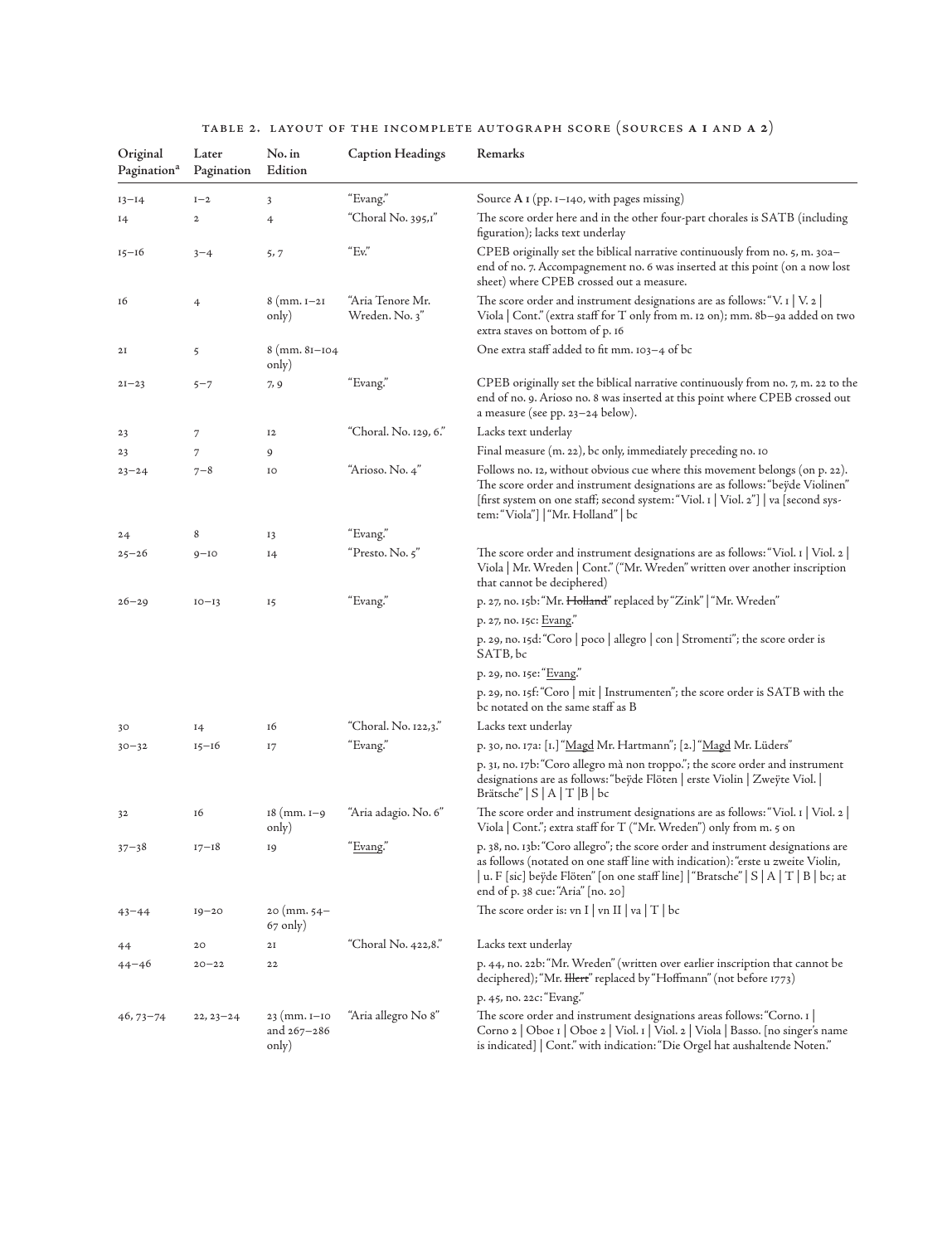| Original<br>Pagination <sup>a</sup> | Later<br>Pagination | No. in<br>Edition                        | <b>Caption Headings</b>                             | Remarks                                                                                                                                                                                                                                                                                                                                                                                           |
|-------------------------------------|---------------------|------------------------------------------|-----------------------------------------------------|---------------------------------------------------------------------------------------------------------------------------------------------------------------------------------------------------------------------------------------------------------------------------------------------------------------------------------------------------------------------------------------------------|
| $74 - 78$                           | $24 - 28$           | 24                                       | "Evang."                                            | p. 76, no. 24b: "Coro   mit   Instrumenten"; the score order is: SATB with bc<br>notated on the same staff as B                                                                                                                                                                                                                                                                                   |
|                                     |                     |                                          |                                                     | p. 76, no. 24c: "Evang."                                                                                                                                                                                                                                                                                                                                                                          |
|                                     |                     |                                          |                                                     | p. 77, no. 24d: "Coro. allegro moderato"; the score order and instrument desig-<br>nations are as follows: "I Oboe   2 Oboe   1 Viol.   2 Viol.   Viola   Canto   Alto<br>  Tenore   Basso   Cont."                                                                                                                                                                                               |
|                                     |                     |                                          |                                                     | p. 78, no. 24e: "Evang."                                                                                                                                                                                                                                                                                                                                                                          |
| 78                                  | 28                  | 25                                       | "Choral No. 114,3"                                  | Lacks text underlay                                                                                                                                                                                                                                                                                                                                                                               |
| $78 - 82$                           | $28 - 32$           | 26                                       | "Evang."                                            | p. 79, no. 26b: "Chor, allegro moderato"; the score order and instrument desig-<br>nations are as follows: "I Oboe   2 Hob.   I V.   2 V.   Br.   Cant   Alt   Tenor  <br>Baß $ $ Cont." (two extra staves added to fit mm. 17b–18 at bottom of p. 79)                                                                                                                                            |
|                                     |                     |                                          |                                                     | p. 79, no. 26c: "Evang."                                                                                                                                                                                                                                                                                                                                                                          |
|                                     |                     |                                          |                                                     | p. 80, no. 26d: "Chor, allegro moderato."; the score order and instrument desig-<br>nations are as follows: "I Flöte   2 Fl.   I V.   2 V.   Br.   Cant   Alt   Evang. [then<br>"Chor"]   Baß   Cont."                                                                                                                                                                                            |
|                                     |                     |                                          |                                                     | p. 82, no. 26e: "Evang."                                                                                                                                                                                                                                                                                                                                                                          |
| 109                                 | 33                  | $28 \, (mm. 217 - 23)$<br>and D.S. only) |                                                     | The score order is: fl I   fl 2   vn I   vn II   va   fg I   fg II   S I   S II   bc                                                                                                                                                                                                                                                                                                              |
| $_{\rm IIO-HII}$                    | $34 - 35$           | 29                                       | " <u>Evang</u> ."                                   | p. 110, no. 29b: "Coro andantino con Stromenti"; the score order is: SATB, bc                                                                                                                                                                                                                                                                                                                     |
|                                     |                     |                                          |                                                     | p. III, no. 29c: "Evang."                                                                                                                                                                                                                                                                                                                                                                         |
| ш                                   | 35                  | 30                                       | "Choral No. 129,1."                                 | Lacks text underlay                                                                                                                                                                                                                                                                                                                                                                               |
| $III-I2O$                           | $35 - 44$           | $3Ia - 3Ie$                              | "Evang."                                            | p. 113: [no. 31b] "Coro, allegro moderato"; the score order and instrument<br>designations are as follows: "beyde   Flöten" [on one staff]   "erste   Violin"  <br>"Zweÿte   Violin"   "Brätsche"   "Dis-   cant"   "Alt.   Tenor   Baß   Cont" (one<br>extra staff added at bottom of p. 113)                                                                                                    |
|                                     |                     |                                          |                                                     | p. 115, no. 31c: "Evang."                                                                                                                                                                                                                                                                                                                                                                         |
|                                     |                     |                                          |                                                     | p. 116: [no. 31d] "Coro, allegro moderato"; the score order and instrument<br>designations are as follows: "beyde   Flöten" [on one staff]   "erste   Violin"  <br>"Zweÿte   Violin"   "Brätsche"   "Dis-   cant"   "Alt   Tenor   Baß   Cont." (two<br>extra staves added without a rastrum to fit mm. 89-92 at bottom of p. 120,<br>possibly only after accompagnement no. 32 had been removed) |
|                                     |                     |                                          |                                                     | p. 120, no. 31e: "Evang."                                                                                                                                                                                                                                                                                                                                                                         |
| 137                                 | 45                  | 33c (mm. 181–<br>91 only)                |                                                     | The score order is: vn I, vn II, va, fg I, fg II, B, bc                                                                                                                                                                                                                                                                                                                                           |
| 137                                 | 45                  |                                          | "Choral   No.   583,5"                              | Lacks text underlay; with indication "bleibt weg." and struck through (one<br>staff added to fit mm. $12-14$ of B and bc at bottom of p. 137)                                                                                                                                                                                                                                                     |
| $138 - 140$                         | $46 - 48$           | 34                                       | "Evang."                                            | p. 138, no. 34b: "Allegro"; the score order and instrument designations are as<br>follows: "Ob. 1   Ob. 2   Viol. 1   Viol. 2   Viola   Canto   Alto   Tenore   Basso  <br>Cont."                                                                                                                                                                                                                 |
|                                     |                     |                                          |                                                     | p. 139, no. 34c: "Evang."                                                                                                                                                                                                                                                                                                                                                                         |
|                                     |                     |                                          |                                                     | p. 139, no. 34d: "Allegro."; the score order and instrument designations are as<br>follows: "Oboe 1   Oboe 2   Viol. 1   Viol. 2   Viola   Canto   Alto   Tenore  <br>Basso   Continuo"                                                                                                                                                                                                           |
|                                     |                     |                                          |                                                     | p. 139, no. 34f: "largo"; same score order as no. 34d, except "Fl. 1   Fl. 2" indi-<br>cated on top staves instead of oboes                                                                                                                                                                                                                                                                       |
|                                     |                     |                                          |                                                     | The bottom five lines of p. 140 were later used for changes in the T, bn I-II,<br>and vn I–II parts for Wq 233.                                                                                                                                                                                                                                                                                   |
| $151 - 160$                         |                     | 36                                       | "Choral. Largo" (p. 151)<br>"Fine" (p. 159, bottom) | Source A 2 (pp. 151-60 plus two pages preceding p. 151, which lack folios;<br>these pages contain staff lines but no music); CPEB's inscription on the wrap-<br>per (not before c. 1775): "Chor, von J.S. Bach." The score order and instrument<br>designations are as follows: "Oboe 1   Oboe 2   Violino 1   Violino 2  <br>Viola   Canto   Alto   Tenore   Basso   Continuo"                   |

# TABLE 2. (CONTINUED)

 $NOTE$ 

a. The following pages in source **A 1** are missing: pp. 1–12 (nos. 1–2); pp. 17–20 (no. 8, mm. 22–80); pp. 33–36 (no. 18, mm. 10–end); pp. 39–42 (no. 20); pp. 47–72 (no. 23, mm. 11–266); pp. 83–108 (no. 27–28, mm. 1–216); pp. 121–36 (nos. 32–33, mm. 1–180); pp. 141–150 (no. 35).